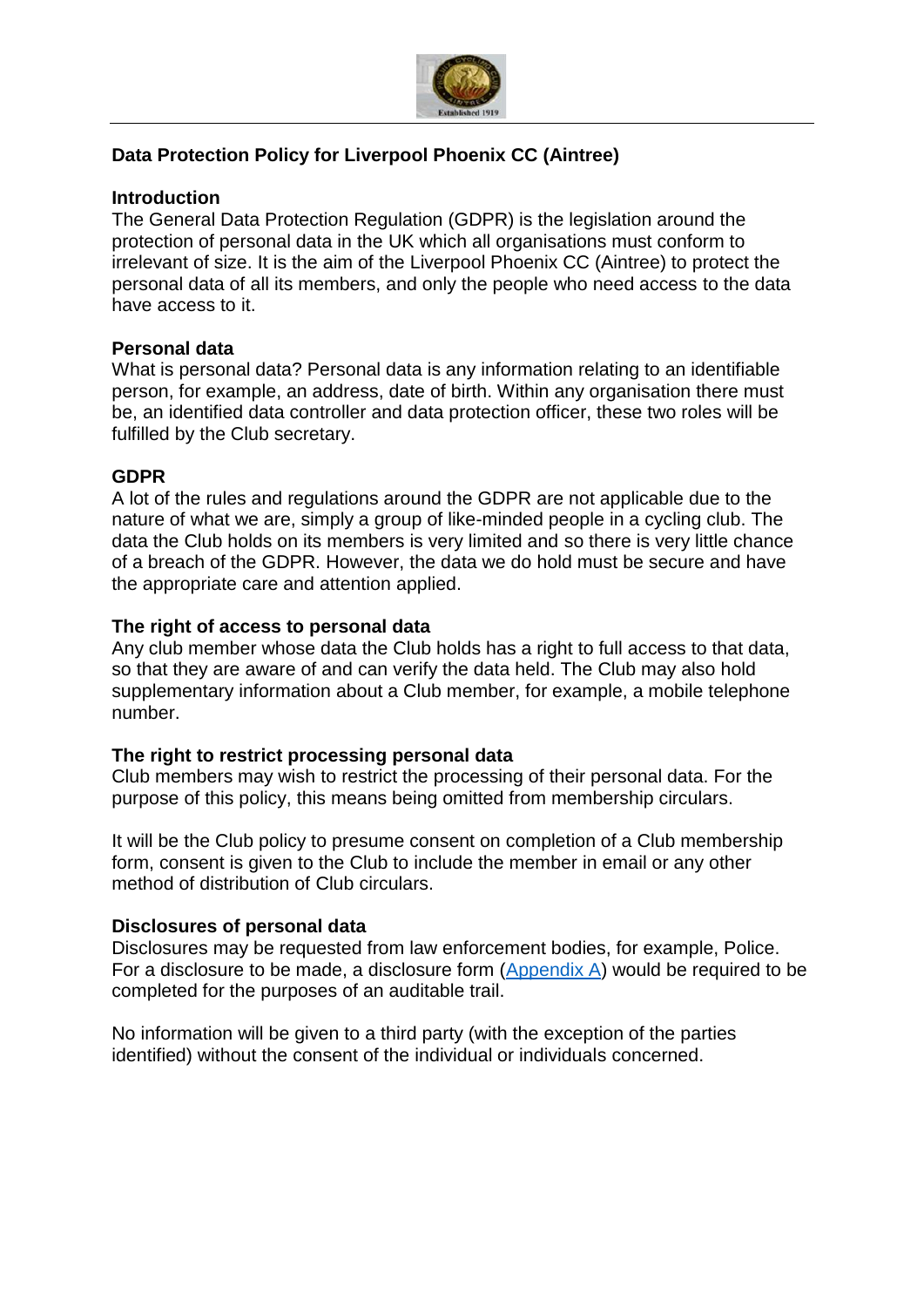

# <span id="page-1-0"></span>**Appendix A**

# **REQUEST FOR THE DISCLOSURE OF PERSONAL INFORMATION**

#### **General Data Protection Regulation (EU) 2016/679 and the Data Protection Act 2018**

If your organisation has any queries regarding disclosure of the requested information, please contact the Club Secretary.

To: The Club Secretary of the Liverpool Phoenix CC (Aintree)

The information I require relates to

a) Member b) Police Log No. (if relevant)

Alias (if relevant) D.O.B.

e) An on-going investigation of the suspect or offender is continuing and your assistance is required to give further information on your Club member.

The details I have to assist you are

\_\_\_\_\_\_\_\_\_\_\_\_\_\_\_\_\_\_\_\_\_\_\_\_\_\_\_\_\_\_\_\_\_\_\_\_\_\_\_\_\_\_\_\_\_\_\_\_\_\_\_\_\_\_\_\_\_\_\_\_\_\_\_\_\_\_\_\_\_\_\_\_\_\_ \_\_\_\_\_\_\_\_\_\_\_\_\_\_\_\_\_\_\_\_\_\_\_\_\_\_\_\_\_\_\_\_\_\_\_\_\_\_\_\_\_\_\_\_\_\_\_\_\_\_\_\_\_\_\_\_\_\_\_\_\_\_\_\_\_\_\_\_\_\_\_\_\_\_ \_\_\_\_\_\_\_\_\_\_\_\_\_\_\_\_\_\_\_\_\_\_\_\_\_\_\_\_\_\_\_\_\_\_\_\_\_\_\_\_\_\_\_\_\_\_\_\_\_\_\_\_\_\_\_\_\_\_\_\_\_\_\_\_\_\_\_\_\_\_\_\_\_\_ \_\_\_\_\_\_\_\_\_\_\_\_\_\_\_\_\_\_\_\_\_\_\_\_\_\_\_\_\_\_\_\_\_\_\_\_\_\_\_\_\_\_\_\_\_\_\_\_\_\_\_\_\_\_\_\_\_\_\_\_\_\_\_\_\_\_\_\_\_\_\_\_\_\_ \_\_\_\_\_\_\_\_\_\_\_\_\_\_\_\_\_\_\_\_\_\_\_\_\_\_\_\_\_\_\_\_\_\_\_\_\_\_\_\_\_\_\_\_\_\_\_\_\_\_\_\_\_\_\_\_\_\_\_\_\_\_\_\_\_\_\_\_\_\_\_\_\_\_ \_\_\_\_\_\_\_\_\_\_\_\_\_\_\_\_\_\_\_\_\_\_\_\_\_\_\_\_\_\_\_\_\_\_\_\_\_\_\_\_\_\_\_\_\_\_\_\_\_\_\_\_\_\_\_\_\_\_\_\_\_\_\_\_\_\_\_\_\_\_\_\_\_\_ \_\_\_\_\_\_\_\_\_\_\_\_\_\_\_\_\_\_\_\_\_\_\_\_\_\_\_\_\_\_\_\_\_\_\_\_\_\_\_\_\_\_\_\_\_\_\_\_\_\_\_\_\_\_\_\_\_\_\_\_\_\_\_\_\_\_\_\_\_\_\_\_\_\_ \_\_\_\_\_\_\_\_\_\_\_\_\_\_\_\_\_\_\_\_\_\_\_\_\_\_\_\_\_\_\_\_\_\_\_\_\_\_\_\_\_\_\_\_\_\_\_\_\_\_\_\_\_\_\_\_\_\_\_\_\_\_\_\_\_\_\_\_\_\_\_\_\_\_ \_\_\_\_\_\_\_\_\_\_\_\_\_\_\_\_\_\_\_\_\_\_\_\_\_\_\_\_\_\_\_\_\_\_\_\_\_\_\_\_\_\_\_\_\_\_\_\_\_\_\_\_\_\_\_\_\_\_\_\_\_\_\_\_\_\_\_\_\_\_\_\_\_\_

I am requesting this information to assist with my enquiries into:

| 1 | The prevention and detection of crime, or<br>the apprehension and prosecution of offenders                                                                                                                                         | DPA 2018 Schedule 2 Part 1<br>2(1)                    |  |
|---|------------------------------------------------------------------------------------------------------------------------------------------------------------------------------------------------------------------------------------|-------------------------------------------------------|--|
|   |                                                                                                                                                                                                                                    | <b>Regulatory Reform (Fire</b><br>Safety) Order 2005, |  |
|   |                                                                                                                                                                                                                                    | <b>Explosives Regulations 2014</b><br>('MSER')        |  |
|   |                                                                                                                                                                                                                                    | Fire and Rescue Services Act<br>2004.                 |  |
| 2 | To prepare a file for the coroners court                                                                                                                                                                                           | The Coroners (Investigations)<br>Regulations 2013     |  |
| 3 | For securing the health, safety and welfare of persons at<br>work<br>For protecting persons other than persons at work<br>against risk to health or safety arising out of or in<br>connection with the actions of persons at work. | DPA 2018 Schedule 2 Part 2<br>$7(4)$ (a) (b)          |  |